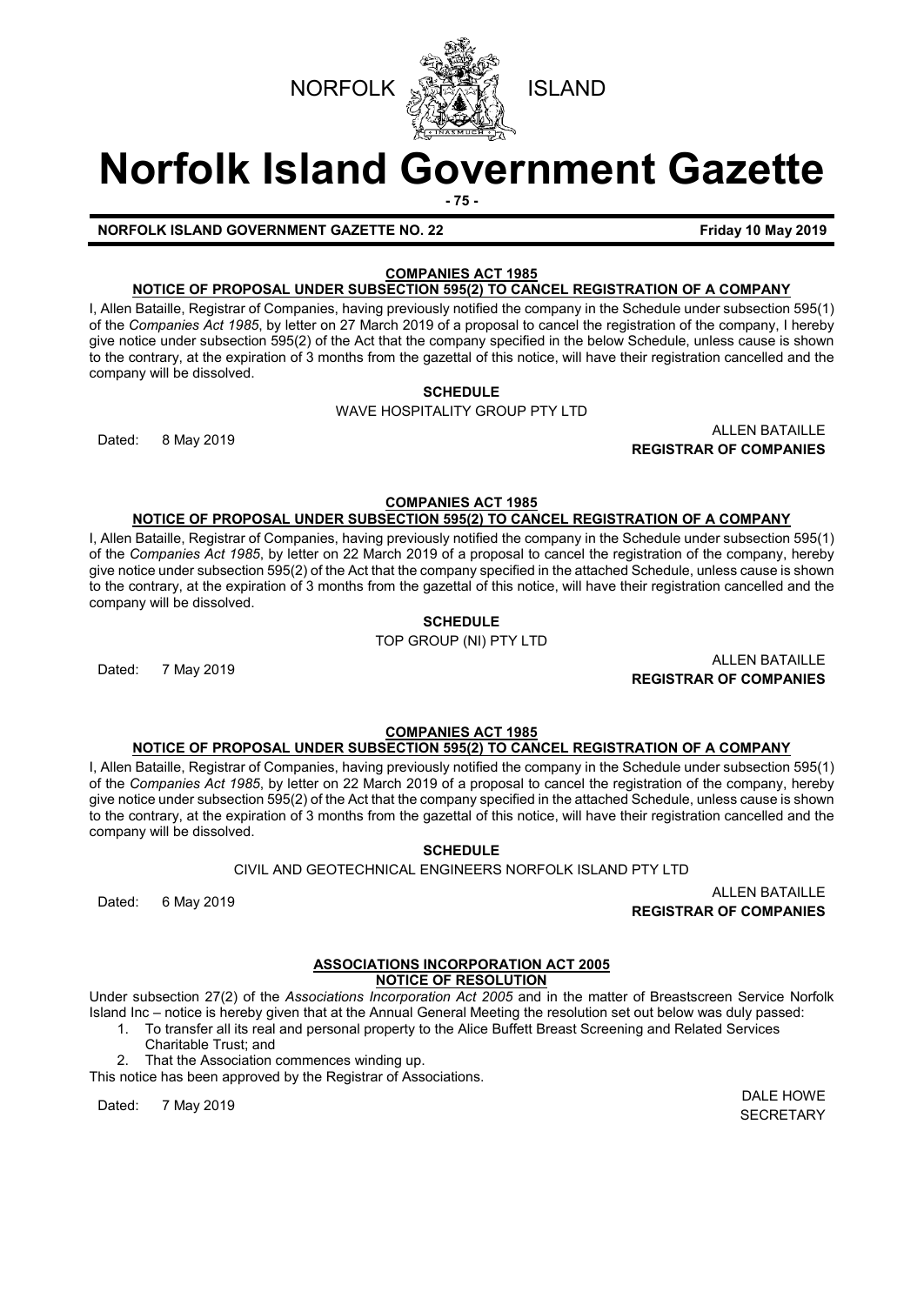## **NORFOLK ISLAND GOVERNMENT GAZETTE NO. 22 Friday 10 May 2019**

## **LIQUOR ACT 2005 LIQUOR LICENSING RENEWALS**

Licensees are reminded that licences issued under the *Liquor Act 2005* expire on 30 June 2019. Applications for the renewal, transfer, variation, relocation or grant of a licence must be lodged with the Registry Office, New Military Barracks, Kingston on or before 31 May 2019 together with the relevant fee of –

| Application for Grant of Licence                    | \$570.00 |
|-----------------------------------------------------|----------|
| Application for Renewal of Licence                  | \$570.00 |
| Application to transfer, vary or relocate a licence | \$85.00  |
| Application for Appointment of Nominee              | \$85.00  |

Forms are available on the Norfolk Island Regional Council website: [www.norfolkisland.gov.nf/council/council](http://www.norfolkisland.gov.nf/council/council-documents/forms)[documents/forms,](http://www.norfolkisland.gov.nf/council/council-documents/forms) or they may be collected from the Registry Office at Kingston.

# KATIE WALDEN<br>**REGISTRAR OF LIQUOR LICENCES** (Kata angle of the set of the set of the set of the set of the set of the set of t

# **PLANNING ACT 2002 (NI) – SUBSECTION 43(1) NOTICE DEVELOPMENT APPLICATIONS**

| <b>Development Application No.:</b><br>1. | DA 8/2019                                         |
|-------------------------------------------|---------------------------------------------------|
| Applicant:                                | T and SJ Watts                                    |
|                                           | PO Box 957, NORFOLK ISLAND 2899                   |
| Location:                                 | Por: 38b22, 108b Taylors Road NORFOLK ISLAND 2899 |
| Proposed Development:                     | Resort – Internal Alterations and Additions       |
| Zone:                                     | Mixed Use                                         |
| Category:                                 | Permissible (with consent)                        |
|                                           |                                                   |

#### **Public Exhibition**

This Development Application may be inspected, during business hours, at the Planning Office at the Norfolk Island Regional Council, New Military Barracks, Kingston.

#### **Submission**

Any person may, during the period between Monday 6 May 2019 and Monday 20 May 2019, make written submissions to the General Manager about this Development Application. All submissions must state the relevant Development Application number. All submissions must be signed by at least one person making the submission. If a submission objects to the proposed development, the grounds for objections must be specified in the submission.

# **Reviewable decisions**

Decisions made on this Development Application under the *Planning Act 2002* (NI) are reviewable decisions within the meaning of subsection 78(1) of the Act.

Dated: 1 May 2019 JODIE BROWN **SENIOR STRATEGIC PLANNER**

# **COURT OF PETTY SESSIONS**

The next sittings of the Court of Petty Sessions is set down for Tuesday 14 May 2019 at 10:30am in the Court House, Kingston.

ALLEN BATAILLE<br>CLERK OF THE COURT OF PETTY SESSIONS CLERK OF THE COURT OF PETTY SESSIONS